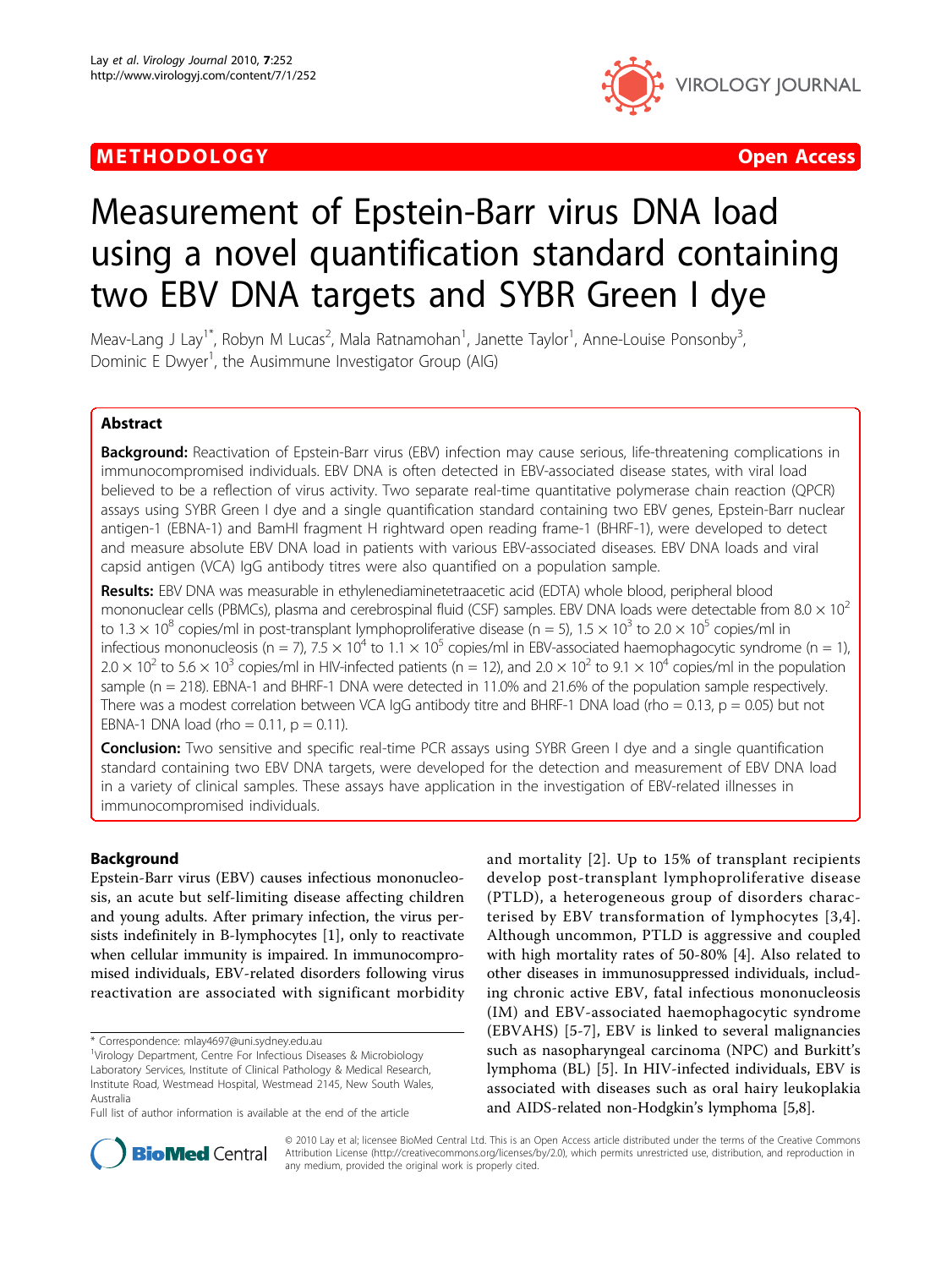Though sometimes detectable in the immunocompetent [\[9](#page-9-0)], EBV DNA is found in greater concentrations in immunosuppressed populations [\[10](#page-9-0)-[13\]](#page-9-0). The presence of circulating EBV DNA does not always correlate with symptomatic infection, nor does it predict clinical disease in immunocompetent or immunosuppressed individuals [[2](#page-9-0),[9](#page-9-0)]. Nevertheless, although the correlation between EBV burden and disease status is incompletely understood, several studies have shown an association between symptomatic infection and elevated DNA loads in clinical samples [[14,15](#page-9-0)]. Increasing virus burden is also believed to be a rapid indicator of immunopathological changes preceding and/or underlying the B-lymphocyte driven changes caused by EBV [\[16](#page-9-0)]. Therefore, determining EBV DNA loads in EBV-related disorders in immunocompromised populations is an important step towards disease diagnosis, management and treatment [\[17](#page-9-0)].

Several methods for quantifying absolute DNA load have been developed since its first application to EBV diagnostics in 1999 [[18-20](#page-9-0)]. These include semi-quantitative, quantitative competitive and real-time PCR methods [[21](#page-9-0)], with each using different means for amplicon detection; visualisation on agarose gel, Southern blot analysis and enzyme immunoassay [\[21](#page-9-0)]. Real-time PCR quantification is generally preferred for its wider dynamic range, speed, ease of handling, sensitivity and specificity [[2](#page-9-0),[22](#page-9-0)-[25\]](#page-9-0). Although commercial assays incorporating probe-based chemistries are available [[26,27\]](#page-9-0), in-house methods employing high saturating dyes such as SYBR Green I are more cost-effective and just as sensitive as the widely used TaqMan PCR [\[21,28-30\]](#page-9-0).

Here, in an effort to ascertain the relationship between EBV DNA load and disease, two real-time quantitative PCR (QPCR) assays using SYBR Green I dye and a single quantification standard incorporating two separate EBV genes, Epstein-Barr nuclear antigen-1 (EBNA-1) and BamHI fragment H rightward open reading frame-1 (BHRF-1), were developed. EBV DNA was measured in a range of clinical samples, including unfractionated whole blood, plasma, PBMC and CSF from patients with EBV-associated disorders or immune dysfunctions. EBV sero-status was also determined for individuals in a population sample to assess the correlation between DNA load and antibody titres.

## Methods

## Groups with EBV-associated diseases or immune disorders

A total of 60 clinical samples from 25 individuals with various EBV-associated diseases or immune disorders were collected between February 2007 and September 2008. Specimen types included EDTA whole blood, plasma, PBMC and CSF. Each patient was assigned a letter (A to Y) and classified into one of four groups.

Group 1 consisted of five patients with EBV-related PTLD following matched-unrelated donor haematopoietic stem cell transplantation, generating 40 samples: whole blood  $(n = 20)$ , plasma  $(n = 18)$  and CSF  $(n = 2)$ . Group 2 consisted of seven patients with IM, with plasma  $(n = 4)$  or whole blood  $(n = 3)$  samples and Group 3 was based on a single patient with EBVAHS from whom a whole blood sample was available. Group 4 consisted of PBMC  $(n = 3)$  and plasma  $(n = 9)$  samples from 12 HIV-infected individuals with HIV RNA plasma loads greater than 10,000 copies/ml.

#### Population sample

A fifth group was comprised of 218 individuals from a population sample for whom whole blood and serum were collected between 2004 and 2007. This included 46 males and 172 females with a mean age of 39  $(SD = 10)$  and 40  $(SD = 9.5)$  years respectively. These individuals resided in one of four regions in eastern Australia including Brisbane (n = 78), Newcastle (n = 28), Geelong and the western districts of Victoria  $(n = 45)$  and Tasmania  $(n = 67)$  [\[31](#page-9-0)].

#### Serology testing

#### EBV-specific antibody detection in the population sample

Quantitative EBV-specific serology was performed on sera from individuals in Group 5 only. EBV VCA IgG antibodies titres were determined by an immunofluorescence assay (IFA) using FITC conjugated anti-human IgG prepared in goats (Sigma-Aldrich, Castle Hill, NSW, Australia). Cells from the B95-8 marmoset cell line productively infected with EBV were grown in 27 mls of RPMI 1640-modified (ThermoFisher Scientific, Scoresby, VIC, Australia) +10% foetal calf serum (FCS) (Thermo-Fisher Scientific, Scoresby, VIC, Australia) medium containing 3 mls of 0.4 mM phosphonoacetic acid (Sigma-Aldrich, Castle Hill, NSW, Australia). Cells were spotted on 10 well slides (Pathech, Preston, VIC, Australia) and used as the antigen. Four-fold dilutions of known EBV positive sera were used as controls. Samples were diluted using phosphate buffered saline containing 10% FCS four-fold from 1:10 to an endpoint; samples with a titre < 1:10 were reported as negative, whilst titres equal to or greater than 1:10 were defined as positive.

#### Molecular testing

#### EBV gene targets, beta-globin and PCR controls

To maximise detection rates and reduce false negative results, two primer sets targeting the highly conserved EBV regions, EBNA-1 and BHRF-1, were used for PCR amplification (Table [1](#page-2-0)). EBNA-1 is a latent protein required for replication and genome maintenance and is the only viral protein consistently expressed in EBVinfected cells [[32,33\]](#page-9-0). BHRF-1 is expressed in lytic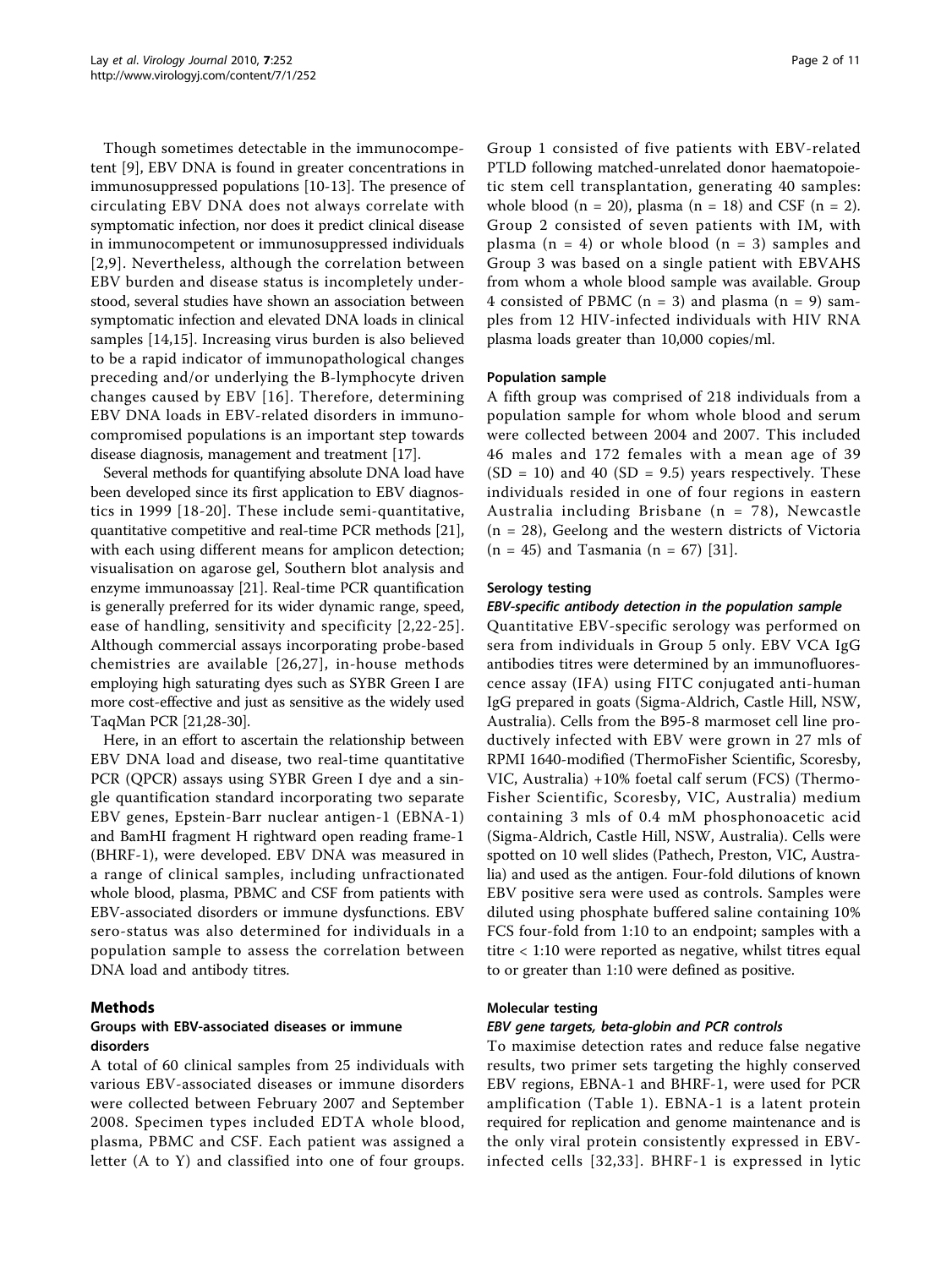| Target                                                      | Primer<br>Name  | Oligonucleotide Sequence<br>$5' - 3'$                                  | <b>Amplicon</b><br>Length | GenBank<br>Accession<br>(position) | Reference              | <b>Optimised PCR Thermal</b><br><b>Cycling Conditions</b> |
|-------------------------------------------------------------|-----------------|------------------------------------------------------------------------|---------------------------|------------------------------------|------------------------|-----------------------------------------------------------|
| EBNA-1                                                      | OP <sub>1</sub> | GCC GGT GTG TTC GTA TAT GG                                             | $213$ bp                  | AJ507799<br>$(97174 - 97386)$      | Stevens<br>et al. 1999 | 95°C initial denaturation for<br>10 mins; 58°C annealing  |
|                                                             | OP <sub>2</sub> | CAA AAC CTC AGC AAA TAT<br>ATG AG                                      |                           |                                    |                        |                                                           |
| BHRF-1                                                      | $EA-1F$         | GGA GAT ACT GTT AGC CCT G                                              | $208$ bp                  | AJ507799<br>$(42105 - 42312)$      | Custom                 | 98°C initial denaturation for<br>13 mins; 60°C annealing  |
|                                                             | $EA-2R$         | GTG TGT TAT AAA TCT GTT CCA<br>AG                                      |                           |                                    |                        |                                                           |
| <b>Plasmid construct</b><br>(randomised primers in<br>bold) | EA-F            | CTA TAT GTC TGC TTA CTC<br><b>CGG CG</b> /G GAG ATA CTG TTA<br>GCC CTG | 554 bp                    | N/A                                | Custom                 | 95°C initial denaturation for<br>10 mins; 55°C annealing  |
|                                                             | FB-R            | CGC CGG AGT AAG CAG ACA<br>TAT AG /CAA AAC CTC AGC<br>AAA TAT ATG AG   |                           |                                    |                        | 95°C initial denaturation for<br>10 mins; 55°C annealing  |
| <b>Beta-Globin TAL57</b>                                    | BG-1F           | TAG CAA CCT CAA ACA GAC<br>ACC A                                       | 247 bp                    | EU760960<br>$(171 - 417)$          | Custom                 | 95°C initial denaturation for<br>10 mins; 61°C annealing  |
|                                                             | $BG-1R$         | CAG CCT AAG GGT GGG AAA AT                                             |                           |                                    |                        |                                                           |

<span id="page-2-0"></span>Table 1 Oligonucleotides used for EBV QPCR, beta-globin detection, construction of plasmid and PCR thermal cycling conditions

Abbreviations: EBNA-1, Epstein-Barr virus nuclear antigen-1; BHRF-1, BamHI fragment H rightward open reading frame-1; mins, minutes.

infection and confers anti-apoptotic properties similar to Bcl-2 for enhancing cell survival [\[34](#page-9-0)]. Groups 2-5 were evaluated by both PCR targets, while inadequate sample volume limited testing to EBNA-1 in Group 1. The beta-globin gene targeting the TAL57 region was used as a 'house-keeping' gene to control for PCR inhibitors and check for DNA integrity [\[35](#page-10-0)]. All samples were subjected to beta-globin PCR prior to EBV QPCR. Contamination was monitored by the use of PCR-grade water and no template DNA controls.

#### DNA extraction and molecular assay design

DNA was isolated from 200 μl of EDTA whole blood, plasma or CSF using the GenElute™ Mammalian Genomic DNA Miniprep Kit® (Sigma-Aldrich, Caste Hill, NSW Australia) according to the manufacturer's instructions, and eluted in 200 μl elution buffer. The QIAamp DNA mini kit (Qiagen, Doncaster, VIC, Australia) was used to extract DNA from PBMC in accordance with the manufacturer's instructions. Extracts were aliquoted in single use volumes to prevent freeze-thaw cycles and stored at -80°C prior to testing. Each reaction mixture was contained in a PCR-certified colourless 200 μl flat capped tube (Integrated Sciences, Willoughby, NSW, Australia) to a final 25 μl volume, comprising of 2.0 μl LightCycler® FastStart DNA Master SYBR Green 1 dye (Roche Diagnostics, Castle Hill, NSW, Australia) at 10× concentration precombined with the LightCycler® FastStart enzyme, 0.5 μl of 0.2 mM sense and antisense primers (Invitrogen, Mount Waverley, VIC, Australia), 0.8 μl of 25 mM MgCl<sub>2</sub> and 5 μl of the DNA eluate. Samples were tested on the 36-well rotor on the Rotor-Gene 6000® analyser (Qiagen, Doncaster, VIC, Australia). PCR was divided into two cycles: a first cycle with three repeats at 40 seconds for each stage, and a second cycle with 40 repeats at 30 seconds per stage. Thermal cycling conditions included an optimised initial denaturation step followed by 95°C denaturation, optimised annealing temperatures and extension at 72°C (Table 1). To ensure complete product formation, a final extension step at 72°C for 5 minutes concluded the PCR. A melt analysis immediately followed at between 60°C to 99°C as a check for amplicon purity. For confirmation, EBNA-1 and BHRF-1 products were electrophoresed in 2% agarose gel containing 1:20 dilution of SYBR® safe DNA gel stain in 0.5× TBE buffer (Invitrogen, Mount Waverley, VIC, Australia).

#### Cloning of EBNA-1 and BHRF-1 DNA targets into plasmid vector pGEM and standard curve construction

A novel feature of the assay was the design of a quantification standard incorporating both EBNA-1 and BHRF-1 DNA targets in a single plasmid (Figure [1](#page-3-0)). This was done to minimise the necessity for two separate EBV standards, thus reducing costs and labour. The EBNA-1 and BHRF-1 DNA targets were linked using randomised primers (Table 1) and inserted into the pGEM vector, using the pGEM®-T Easy Vector System II (Promega Corporation, Alexandria, NSW, Australia) according to the manufacturer's instructions. The cloned targets were then purified using the PureYield™ Plasmid MidiPrep System (Promega Corporation, Alexandria, NSW, Australia), and stored in single use aliquots. Target copy number was calculated following double stranded DNA approximation using the Beckman DU® 530 Life Science UV/Vis spectrophotometer (Beckman Coulter, Gladesville, NSW, Australia). A new plasmid aliquot was used for standard curve dilution for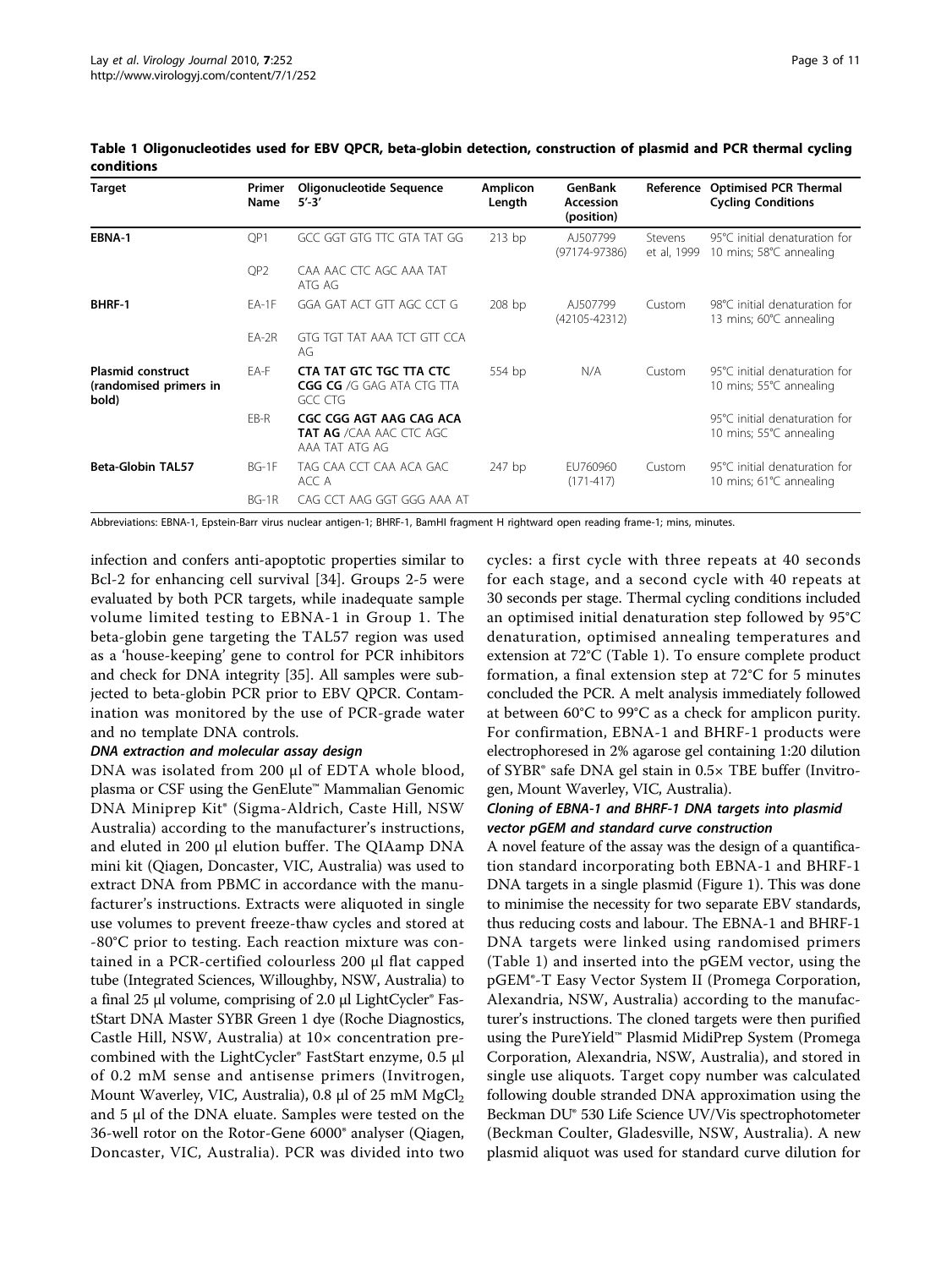<span id="page-3-0"></span>

each PCR run consisting of three replicates starting at  $10<sup>1</sup>$ to  $10^6$  copies/5 μl. PCR runs were accepted when the standard curve correlation co-efficient was ≥ 0.99.

## Product identification, reproducibility, sensitivity, limit of detection and specificity

PCR products were identified by an amplification curve, melt analyses and amplification efficiency generated by the Rotor-Gene™ 6000 Software 1.7 (Build 90). Positive EBV DNA samples had a cycle threshold (CT) less than 40, and melted between 86°C to 87°C with an average amplification efficiency of 1.74. PCR products for EBNA-1 DNA and BHRF-1 DNA were identified on agarose gel by 213 bp and 208 bp bands, respectively. Reproducibility studies consisting of triplicates of each standard curve dilution  $(10^{1}$ - $10^{5}$  copies/5  $\mu$ l) were performed prior to testing. Intra-assay variation was determined in three repeat assays tested within 24 hours on three consecutive days. Interassay variation was assessed using three different batches of the same PCR master mix kit. Sensitivity was determined by end-point PCR using gel electrophoresis. To establish the minimum DNA copy number that could be reliably detected, ten plasmid replicates spanning  $10^0$  to  $10<sup>2</sup>$  copies/5 µl were assayed in three separate runs. Primer specificity was verified on the Basic Local Alignment Search Tool on GenBank and by assaying known cytomegalovirus (CMV), human herpesvirus 6 (HHV6), HIV and varicella zoster (VZV) positive samples. The EBV QPCR was evaluated against an external quality assurance program (Quality Control for Medical Diagnostics (QCMD), Glasgow, Scotland,<http://www.qcmd.org/> for EBV QPCR in 2008 and 2009.

## Viral load calculation and result interpretation

Viral load calculations were based on DNA extraction volume and final elution volumes as well as the number of replicates tested. Samples were extracted and eluted in equal quantities, keeping ratios constant. Hence, the amount of sample used for PCR  $(5 \mu)$  was multiplied by a factor of 200 (elution volume) and divided by the number of replicates to obtain a final measurement expressed as DNA copies per millilitre (copies/ml) of sample. This unit of measurement has close correlations with copies per microgram of DNA, therefore does not require normalisation to the amount of input DNA [[36](#page-10-0)]. Furthermore, copies/ml removes unnecessary processing steps and reduces costs, as well as minimising sample volume for testing. EBV DNA was quantifiable in a dynamic range spanning six logarithms with the minimum reportable viral load at  $2.0 \times 10^2$  copies/ml of sample. Samples with no detectable target DNA were assigned a load of zero and resulted as negative.

## Statistical calculations

Data analysis was conducted with SPSS version 17. Spearman's (rho) correlation co-efficient was used to assess the correlations between EBNA-1 and BHRF-1 DNA loads and VCA IgG antibody titres.

## Results

## Performance of EBV QPCR assays: reproducibility, sensitivity, detection limit and specificity

The intra-assay and inter-assay co-efficient of variation for EBNA-1 and BHRF-1 QPCRs are shown in Table [2](#page-4-0). Both EBV targets were detected at levels as low as 2.0 ×  $10<sup>2</sup>$  copies/ml of sample. However, the reliable limit of detection for both EBNA-1 and BHRF-1 DNA was 2.0 ×  $10<sup>3</sup>$  copies/ml, where the proportion that were detected (positivity ratio) were 97% and 93% respectively. Primers showed no cross reactivity to other herpesviruses (data not shown). All samples in both the 2008 and 2009 QCMD programs were correctly identified using the EBNA-1 primers.

## EBV detection and load in EBV-associated disease states and immunocompromised individuals

Of the 60 samples from 25 immunocompromised patients, 30 (50%) samples from 16 (64%) patients had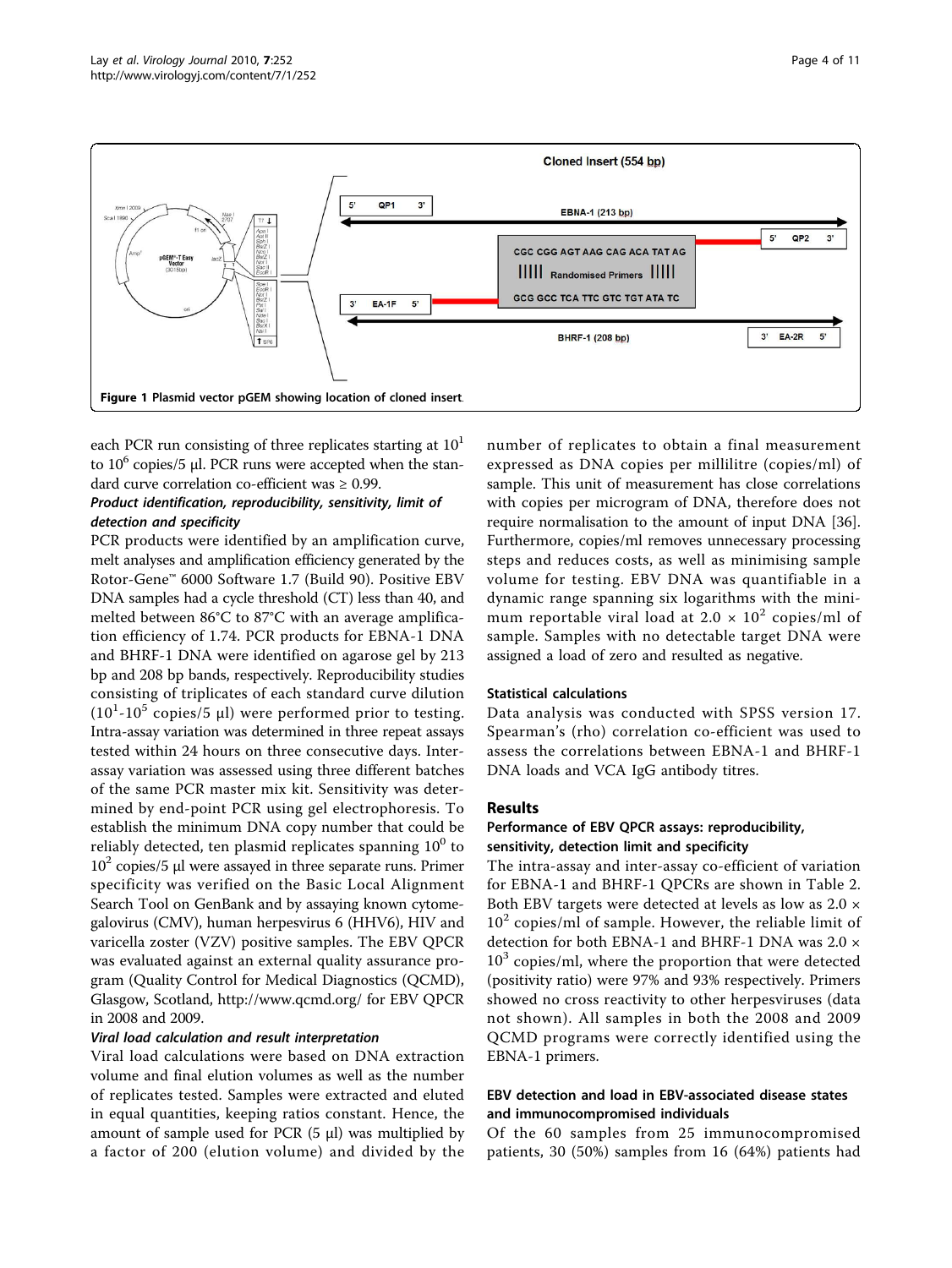| <b>DNA Target</b><br>(copies/5 ul)            | Mean CT | (copies/5ul) | Mean R-G 6000™ Results Standard Deviation of R-G 6000™ Results Mean % Variation COV<br>(copies/5ul) |        | (%)   | Mean $R^2$ |
|-----------------------------------------------|---------|--------------|-----------------------------------------------------------------------------------------------------|--------|-------|------------|
| EBNA-1 Intra-Assay Variation (same day)       |         |              |                                                                                                     |        |       |            |
| 100,000                                       | 18.03   | 87,329       | 6,670                                                                                               | 12.68% | 7.64  | 0.991      |
| 10,000                                        | 21.28   | 11,735       | 3,092                                                                                               | 26.30% | 26.34 |            |
| 1,000                                         | 25.21   | 1,057        | 100                                                                                                 | 7.00%  | 9.50  |            |
| 100                                           | 29.10   | 103          | 38                                                                                                  | 32.12% | 37.25 |            |
| 10                                            | 32.91   | 11           | 6                                                                                                   | 46.16% | 57.50 |            |
| EBNA-1 Intra-Assay Variation (different days) |         |              |                                                                                                     |        |       |            |
| 100,000                                       | 16.94   | 89,643       | 8,164                                                                                               | 11.00% | 9.11  | 0.998      |
| 10,000                                        | 20.31   | 10,678       | 1,207                                                                                               | 10.00% | 11.31 |            |
| 1,000                                         | 23.85   | 1,133        | 129                                                                                                 | 16.00% | 11.41 |            |
| 100                                           | 27.65   | 102          | $\overline{4}$                                                                                      | 3.00%  | 3.90  |            |
| 10                                            | 31.42   | 10           | $\overline{2}$                                                                                      | 17.88% | 18.95 |            |
| BHRF-1 Intra-Assay Variation (same day)       |         |              |                                                                                                     |        |       |            |
| 100,000                                       | 17.23   | 97,884       | 9,144                                                                                               | 8.08%  | 9.34  | 0.994      |
| 10,000                                        | 20.91   | 9,852        | 542                                                                                                 | 4.45%  | 5.50  |            |
| 1,000                                         | 24.38   | 1,146        | 202                                                                                                 | 16.12% | 17.64 |            |
| 100                                           | 28.43   | 94           | 19                                                                                                  | 17.70% | 20.51 |            |
| 10                                            | 31.95   | 11           | 5                                                                                                   | 35.38% | 41.91 |            |
| BHRF-1 Intra-Assay Variation (different days) |         |              |                                                                                                     |        |       |            |
| 100,000                                       | 18.05   | 105,387      | 4,621                                                                                               | 6.02%  | 4.38  | 0.997      |
| 10,000                                        | 21.75   | 9,779        | 818                                                                                                 | 6.23%  | 8.37  |            |
| 1,000                                         | 25.23   | 1,042        | 141                                                                                                 | 11.63% | 13.55 |            |
| 100                                           | 29.06   | 89           | 18                                                                                                  | 13.76% | 19.88 |            |
| 10                                            | 32.66   | 12           | $\overline{2}$                                                                                      | 25.30  | 16.53 |            |
| <b>EBNA-1 Inter-Assay Variation</b>           |         |              |                                                                                                     |        |       |            |
| 100,000                                       | 19.87   | 101,644      | 14,058                                                                                              | 10.99% | 28.35 | 0.990      |
| 10,000                                        | 23.75   | 10,660       | 1,471                                                                                               | 13.65% | 13.80 |            |
| 1,000                                         | 27.68   | 1,084        | 191                                                                                                 | 18.67% | 17.60 |            |
| 100                                           | 31.71   | 111          | 49                                                                                                  | 33.58% | 43.75 |            |
| 10                                            | 35.86   | 12           | 9                                                                                                   | 65.03% | 75.85 |            |
| <b>BHRF-1 Inter-Assay Variation</b>           |         |              |                                                                                                     |        |       |            |
| 100,000                                       | 17.30   | 109,065      | 14,266                                                                                              | 10.01% | 13.08 | 0.990      |
| 10,000                                        | 21.49   | 9,209        | 2,154                                                                                               | 16.84% | 23.39 |            |
| 1,000                                         | 25.49   | 860          | 251                                                                                                 | 22.19% | 29.15 |            |
| 100                                           | 29.01   | 108          | 49                                                                                                  | 35.53% | 45.33 |            |
| 10                                            | 32.29   | 15           | 8                                                                                                   | 69.41% | 57.23 |            |

<span id="page-4-0"></span>Table 2 Intra- and inter-assay co-efficient of variation for EBNA-1 and BHRF-1 QPCRs

Abbreviations: CT, cycle threshold; Mean % variation, average percentage variation between the calculated (Rotor-Gene results) and the given concentration (DNA target); COV, co-efficient of variation is the ratio of standard deviation to the mean; R<sup>2</sup>-value, square root of the correlation co-efficient - in quantitation PCR describes the percentage of the data which matches the hypothesis that the standards conform to a line of best fit.

quantifiable viral load using one or other of the EBV DNA targets, EBNA-1 or BHRF-1 (Table [3](#page-5-0)). EBV DNA was detected in 100%, 85.7%, 100% and 33.3% of patients with PTLD, IM, EBVAHS and HIV-infected individuals (Groups 1 to 4), respectively. EBV DNA loads were detectable at ranges from 2.0  $\times$  10<sup>2</sup> to 1.3  $\times$  $10^8$  copies/ml in these clinical samples, with the highest EBV DNA load recorded in an individual with PTLD  $(1.3 \times 10^8 \text{ copies/ml of sample})$ . High levels were also seen in individuals with IM (2.0  $\times$  10<sup>5</sup> copies/ml of sample), EBVAHS  $(1.1 \times 10^5 \text{ copies/ml whole blood})$ , and HIV infection  $(5.6 \times 10^3 \text{ copies/ml of sample})$ .

In Group 1 (PTLD), EBV DNA concentrations spanned six logarithms and were detected in multiple samples from early to end-stage disease. EBV DNA loads increased sequentially following transplantation, decreased after anti-viral therapy in Patients A and C and peaked ten days prior to death in Patients A to D. EBV DNA loads were detectable in some samples, but were absent in others. In Patient D, plasma EBV DNA was qualitative PCR negative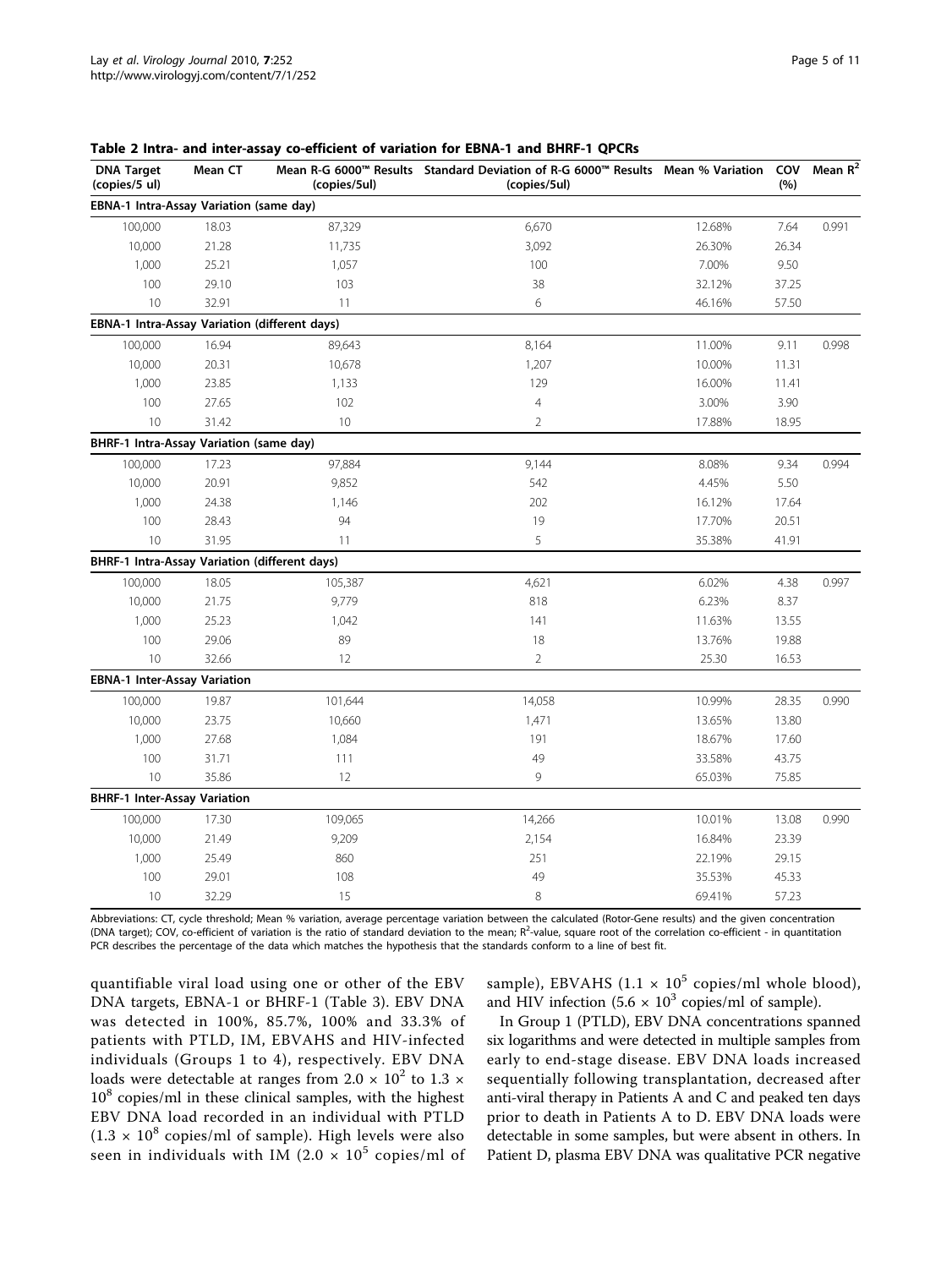|    | ID |            | Group Patient Sex/Age Condition Specimen | (Positive/n Tested) | <b>Target</b>    | Detectable EBV DNA Clinical Notes<br>Load (copies/ml) |                                                                                                                                                                                                                                                                                              |
|----|----|------------|------------------------------------------|---------------------|------------------|-------------------------------------------------------|----------------------------------------------------------------------------------------------------------------------------------------------------------------------------------------------------------------------------------------------------------------------------------------------|
| 1. | А. | M/46y      | PTLD                                     | Plasma (5/6)        | EBNA-1           | Day +32 - 8.0 $\times$ 10 <sup>2</sup>                | MUD HSCT for AML; EBV VCA IgG positive<br>pre-Tx; Plasma collected on Days +32, +39,<br>+46, +60, +75 and +81 for EBV QPCR; Plasma<br>EBV (qualitative) PCR positive on Days +75,<br>+78 and +81; Treatment with Foscarnet and<br>Rituximab after Day +75; Died of pneumonia<br>on Day $+88$ |
|    |    |            |                                          |                     |                  | Day +46 - $1.0 \times 10^3$                           |                                                                                                                                                                                                                                                                                              |
|    |    |            |                                          |                     |                  | Day +60 - 8.8 $\times$ 10 <sup>3</sup>                |                                                                                                                                                                                                                                                                                              |
|    |    |            |                                          |                     |                  | Day +75 - 1.1 $\times$ 10 <sup>6</sup>                |                                                                                                                                                                                                                                                                                              |
|    |    |            |                                          |                     |                  | Day +81 - 2.3 $\times$ 10 <sup>5</sup>                |                                                                                                                                                                                                                                                                                              |
|    |    |            |                                          | CSF (2/2)           | EBNA-1           | Day +75 - 1.3 $\times$ 10 <sup>6</sup>                | CSF collected on Days +75 and +78                                                                                                                                                                                                                                                            |
|    |    |            |                                          |                     |                  | Day +78 - 2.7 $\times$ 10 <sup>6</sup>                |                                                                                                                                                                                                                                                                                              |
|    | В. | M/42y      | PTLD                                     | Whole Blood (1/5)   | EBNA-1           | Day +95 - 2.0 $\times$ 10 <sup>7</sup>                | MUD HSCT for AML; Plasma EBV (qualitative)<br>PCR positive Day +96; Plasma collected on<br>Day +95 for EBV QPCR; Died on Day +99<br>due to multi-organ failure                                                                                                                               |
|    | C. | F/59y      | PTLD                                     | Plasma (3/6)        | EBNA-1           | Day +45 - 2.2 $\times$ 10 <sup>5</sup>                | MUD HSCT for AML; CMV reactivation on Day<br>+44, Treatment with Foscarnet and<br>ganciclovir on Day +52; Plasma collected<br>Days +38, +40, +45, +52 and +59; Died on<br>Day +66; EBV VCA IqG positive, HHV6 IqG<br>positive and CMV IgG positive pre-Tx                                    |
|    |    |            |                                          |                     |                  | Day +52 - 9.6 $\times$ 10 <sup>3</sup>                |                                                                                                                                                                                                                                                                                              |
|    |    |            |                                          |                     |                  | Day +59 - $3.0 \times 10^5$                           |                                                                                                                                                                                                                                                                                              |
|    |    |            |                                          | Whole Blood (1/8)   | EBNA-1           | Day +46 - $6.6 \times 10^4$                           | EDTA collected Days $+3$ , $+5$ , $+10$ , $+17$ , $+26$ ,<br>$+31, +33, +46$                                                                                                                                                                                                                 |
|    | D. | M/48y      | PTLD                                     | Plasma (4/6)        | EBNA-1           | Day +40 - 3.4 $\times$ 10 <sup>3</sup>                | MUD HSCT for AML; EBV VCA IgG positive<br>pre-Tx; Plasma collected Days $+28$ , $+33$ , $+40$ ,<br>+47, +54, +61; Plasma EBV (qualitative) PCR<br>negative on Day $+62$ ; Died Day $+72$ of multi-<br>organ failure                                                                          |
|    |    |            |                                          |                     |                  | Day +47 - 3.6 $\times$ 10 <sup>4</sup>                |                                                                                                                                                                                                                                                                                              |
|    |    |            |                                          |                     |                  | Day +54 - 3.4 $\times$ 10 <sup>6</sup>                |                                                                                                                                                                                                                                                                                              |
|    |    |            |                                          |                     |                  | Day +61 - 6.3 $\times$ 10 <sup>6</sup>                |                                                                                                                                                                                                                                                                                              |
|    |    |            |                                          | Whole Blood (2/2)   | EBNA-1           | Day +62 - $1.3 \times 10^8$                           | EDTA collected Days +62 and +63.                                                                                                                                                                                                                                                             |
|    |    |            |                                          |                     |                  | Day +63 - $1.8 \times 10^7$                           |                                                                                                                                                                                                                                                                                              |
|    | Е. | F/57y      | PTLD                                     | Whole Blood (1/5)   | EBNA-1           | $9.5 \times 10^{4}$                                   | No serology results available however clinical<br>notes indicate EBV reactivation; Plasma EBV<br>(qualitative) PCR positive 9-16 days after VL<br>testing done; negative at 1-7 months<br>thereafter.                                                                                        |
| 2. | F. | Unknown IM |                                          | Plasma (1/1)        | EBNA-1           | $3.7 \times 10^{4}$                                   | EBV VCA IgM positive                                                                                                                                                                                                                                                                         |
|    |    |            |                                          |                     | BHRF-1           | $1.6 \times 10^{4}$                                   |                                                                                                                                                                                                                                                                                              |
|    | G. | Unknown IM |                                          | Plasma (0/1)        | EBNA-1<br>BHRF-1 | 0<br>0                                                | EBV VCA IgM positive                                                                                                                                                                                                                                                                         |
|    | Η. | Unknown IM |                                          | Plasma (1/1)        | EBNA-1           | $7.6 \times 10^{3}$                                   | EBV VCA IgM positive                                                                                                                                                                                                                                                                         |
|    |    |            |                                          |                     | BHRF-1           | $1.5 \times 10^{3}$                                   |                                                                                                                                                                                                                                                                                              |
|    | I. | Unknown IM |                                          | Plasma (1/1)        | EBNA-1           | $2.3 \times 10^{3}$                                   | EBV VCA IgM positive                                                                                                                                                                                                                                                                         |
|    |    |            |                                          |                     | BHRF-1           | $8.7 \times 10^4$                                     |                                                                                                                                                                                                                                                                                              |
|    | J. | M/17y      | IM                                       | Whole Blood (1/1)   | EBNA-1           | $1.0 \times 10^{5}$                                   | EBV VCA IgM positive                                                                                                                                                                                                                                                                         |
|    |    |            |                                          |                     | BHRF-1           | $1.8 \times 10^{3}$                                   |                                                                                                                                                                                                                                                                                              |
|    | К. | F/19y      | IМ                                       | Whole Blood (1/1)   | EBNA-1           | 2.2 10 <sup>3</sup>                                   | EBV VCA IgM positive                                                                                                                                                                                                                                                                         |
|    |    |            |                                          |                     | BHRF-1           | $5.6 \times 10^{4}$                                   |                                                                                                                                                                                                                                                                                              |
|    | L. | F/53y      | IM                                       | Whole Blood (1/1)   | EBNA-1           | $2.0 \times 10^{5}$                                   | EBV VCA IgM positive; acute glandular fever                                                                                                                                                                                                                                                  |
|    |    |            |                                          |                     | BHRF-1           | $1.8\times10^4$                                       |                                                                                                                                                                                                                                                                                              |

## <span id="page-5-0"></span>Table 3 EBV DNA loads in various EBV-associated disease states and immunocompromised individuals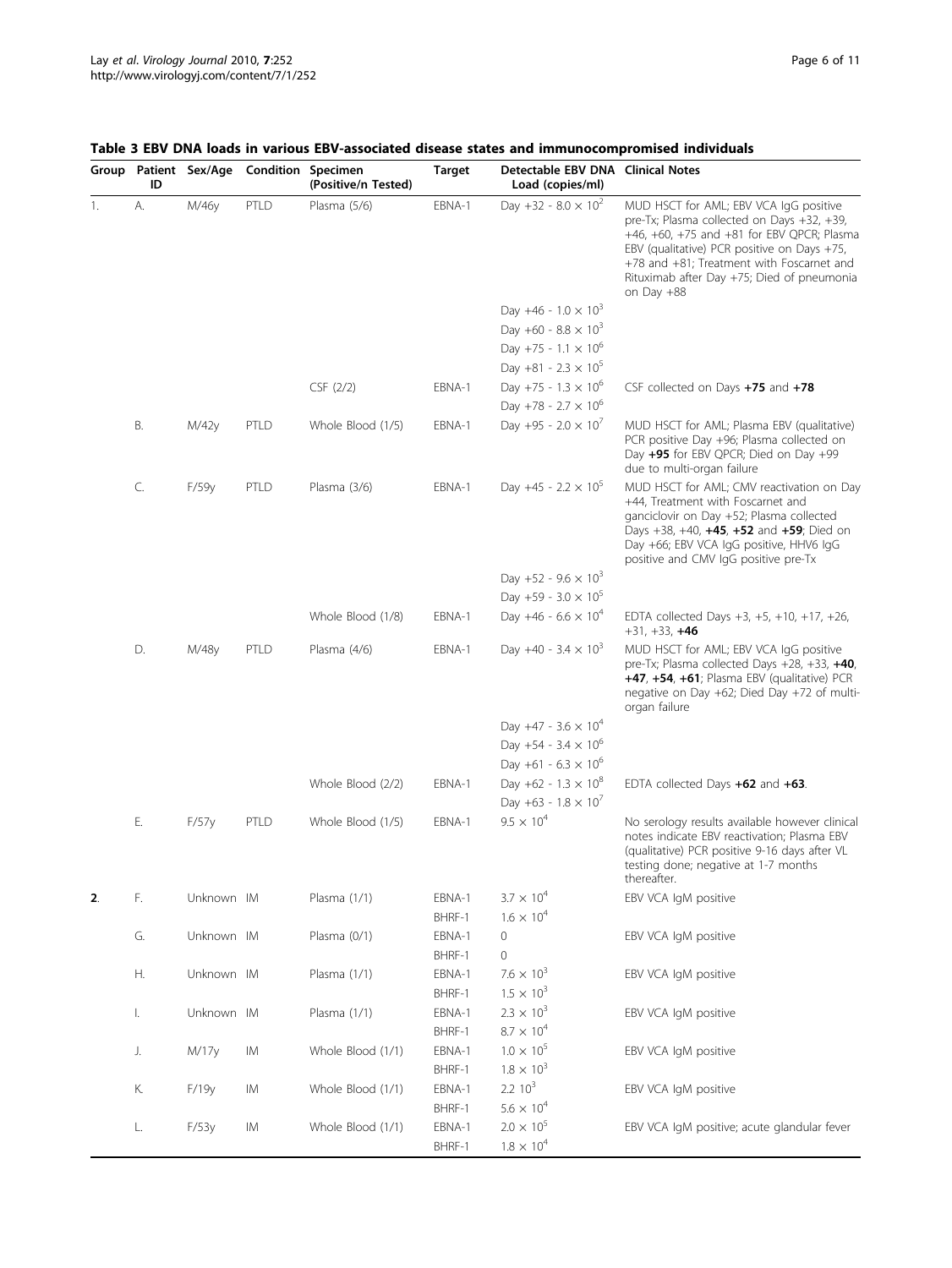| 3 <sub>1</sub> | M. | M/36y       | <b>EBVAHS</b> | Whole Blood (1/1) | EBNA-1  | $7.5 \times 10^{4}$   | EBV (qualitative) PCR positive; died of EBVAHS |
|----------------|----|-------------|---------------|-------------------|---------|-----------------------|------------------------------------------------|
|                |    |             |               |                   | BHRF-1  | $1.1 \times 10^{5}$   |                                                |
| 4.             | N. | Unknown HIV |               | Plasma (1/1)      | EBNA-1  | $\mathbf{0}$          | HIV plasma VL 324, 000 RNA copies/ml           |
|                |    |             |               |                   | BHRF-1  | $1.0 \times 10^{3}$   |                                                |
|                | О. | Unknown HIV |               | Plasma (0/1)      | EBNA-1, | 0                     | HIV plasma VL 13, 000 RNA copies/ml            |
|                |    |             |               |                   | BHRF-1  | 0                     |                                                |
|                | Ρ. | Unknown HIV |               | Plasma (0/1)      | EBNA-1, | 0                     | HIV plasma VL 26, 800 RNA copies/ml            |
|                |    |             |               |                   | BHRF-1  | 0                     |                                                |
|                | Q. | Unknown HIV |               | Plasma (0/1)      | EBNA-1, | 0                     | HIV plasma VL 21, 300 RNA copies/ml            |
|                |    |             |               |                   | BHRF-1  | $\mathbf 0$           |                                                |
|                | R. | Unknown HIV |               | Plasma (0/1)      | EBNA-1, | 0                     | HIV plasma VL 12, 700 RNA copies/ml            |
|                |    |             |               |                   | BHRF-1  | 0                     |                                                |
|                | S. | Unknown HIV |               | Plasma (0/1)      | EBNA-1, | 0                     | HIV plasma VL 1, 040, 000 RNA copies/ml        |
|                |    |             |               |                   | BHRF-1  | 0                     |                                                |
|                | T. | Unknown HIV |               | Plasma (0/1)      | EBNA-1, | 0                     | HIV plasma VL 17, 700 RNA copies/ml            |
|                |    |             |               |                   | BHRF-1  | 0                     |                                                |
|                | U. | Unknown HIV |               | Plasma (0/1)      | EBNA-1, | 0                     | HIV plasma VL 47, 500 RNA copies/ml            |
|                |    |             |               |                   | BHRF-1  | $\Omega$              |                                                |
|                | V. | Unknown HIV |               | Plasma (1/1)      | EBNA-1  | $5.6 \times 10^{3}$   | HIV plasma VL 16, 400 RNA copies/ml            |
|                |    |             |               |                   | BHRF-1  | $3.0 \times 10^{3}$   |                                                |
|                | W. | Unknown HIV |               | <b>PBMC (1/1)</b> | EBNA-1  | $< 2.0 \times 10^{2}$ | HIV PBMC VL 12, 800 RNA copies/ml              |
|                |    |             |               |                   | BHRF-1  | $< 2.0 \times 10^{2}$ |                                                |
|                | Х. | Unknown HIV |               | <b>PBMC (1/1)</b> | EBNA-1  | $< 2.0 \times 10^{2}$ | HIV PBMC VL 12, 700 RNA copies/ml              |
|                |    |             |               |                   | BHRF-1  | 0                     |                                                |
|                | Y. | Unknown HIV |               | <b>PBMC (0/1)</b> | EBNA-1, | 0                     | HIV PBMC VL 118, 000 RNA copies/ml             |
|                |    |             |               |                   | BHRF-1  |                       |                                                |
|                |    |             |               |                   |         |                       |                                                |

Table 3: EBV DNA loads in various EBV-associated disease states and immunocompromised individuals (Continued)

Abbreviations: Y, years; Group 1 (PTLD), post-transplant lymphoproliferative disease; Group 2 (IM), infectious mononucleosis; Group 3 (EBVAHS), Epstein-Barr virus associated-haemophagocytic syndrome; Group 4 (HIV infection), human immunodeficiency virus; EDTA, ethylenediaminetetraacetic acid; CSF, cerebrospinal fluid; PBMC, peripheral blood mononuclear cells; EBNA-1, Epstein-Barr virus nuclear antigen-1; BHRF-1, BamHI fragment H rightward open reading frame-1; ml, millilitres; Bold lettering indicates Day QPCR positive post-transplant; AML, acute myeloid leukaemia; MUD; matched unrelated donor; HSCT, haematopoietic stem cell transplantation; CMV, cytomegalovirus; VCA, viral capsid antigen; Ig, immunoglobulins; EA-D, early antigen-diffuse; EA-R, early antigen-restricted; VL, viral load.

on Day +62 whilst simultaneously QPCR positive in whole blood. EBV-specific serology results were available for four patients, and confirmed EBV infection prior to the transplant. Four patients died as a result of PTLD complications, on average +81.25 days post transplantation. In Group 2 (IM), EBV DNA was quantifiable from  $1.5 \times 10^3$ to  $2.0 \times 10^5$  copies/ml. One sample was negative for EBV DNA (Patient G), despite a positive EBV VCA IgM profile. Group 3 (EBVAHS) EBV DNA load results were similar to Group 2, however Patient M died as a consequence of the disease condition. In Group 4 (HIV), EBV DNA was detectable in both plasma and PBMC ranging from 2.0 ×  $10^2$  to 5.6  $\times$  10<sup>3</sup> copies/ml. However, 50% of these samples were below  $2.0 \times 10^3$  copies/ml.

#### EBV detection and load in the population sample

EBNA-1 and BHRF-1 DNA were detected in 11.0% and 21.6% of Group 5 (the population sample), respectively; 22.5% of samples were positive for at least one EBV DNA target (Table [4\)](#page-7-0). Of the 24 EBNA-1 DNA positive samples, 91.7% were also BHRF-1 DNA positive, and of

the 47 BHRF-1 DNA positive samples, 46.8% were also EBNA-1 DNA positive. Viral loads (combined targets) were detectable between 2.0  $\times$  10<sup>2</sup> to 6.2  $\times$  10<sup>4</sup> copies/ ml of whole blood, but 54.2% and 85.1% of samples were below  $2.0 \times 10^3$  copies/ml for EBNA-1 and BHRF-1 DNA levels, respectively. All samples with measurable EBV DNA were EBV VCA IgG antibody positive, which were found in 95.9% of the population sample. There was a modest correlation between VCA IgG antibody titres and BHRF-1 DNA load (Spearman's rho = 0.13,  $p = 0.05$ ) and a weaker (not statistically significant) correlation between EBNA-1 DNA load and VCA IgG antibody titres (Spearman's rho = 0.11,  $p = 0.11$ ) (Table [4](#page-7-0)).

#### **Discussion**

With increasing availability of nucleic acid testing (NAT) methods, measuring EBV DNA in blood has proven valuable in diagnosing and monitoring PTLD [[16,21,22,](#page-9-0)[37-41\]](#page-10-0), NPC [[42](#page-10-0),[43](#page-10-0)], IM [[13,](#page-9-0)[44\]](#page-10-0), EBV infection in HIV-infected individuals [[8](#page-9-0),[13,](#page-9-0)[45\]](#page-10-0), BL [[13](#page-9-0)] and chronic active EBV infection [[18](#page-9-0),[46\]](#page-10-0). In this study, we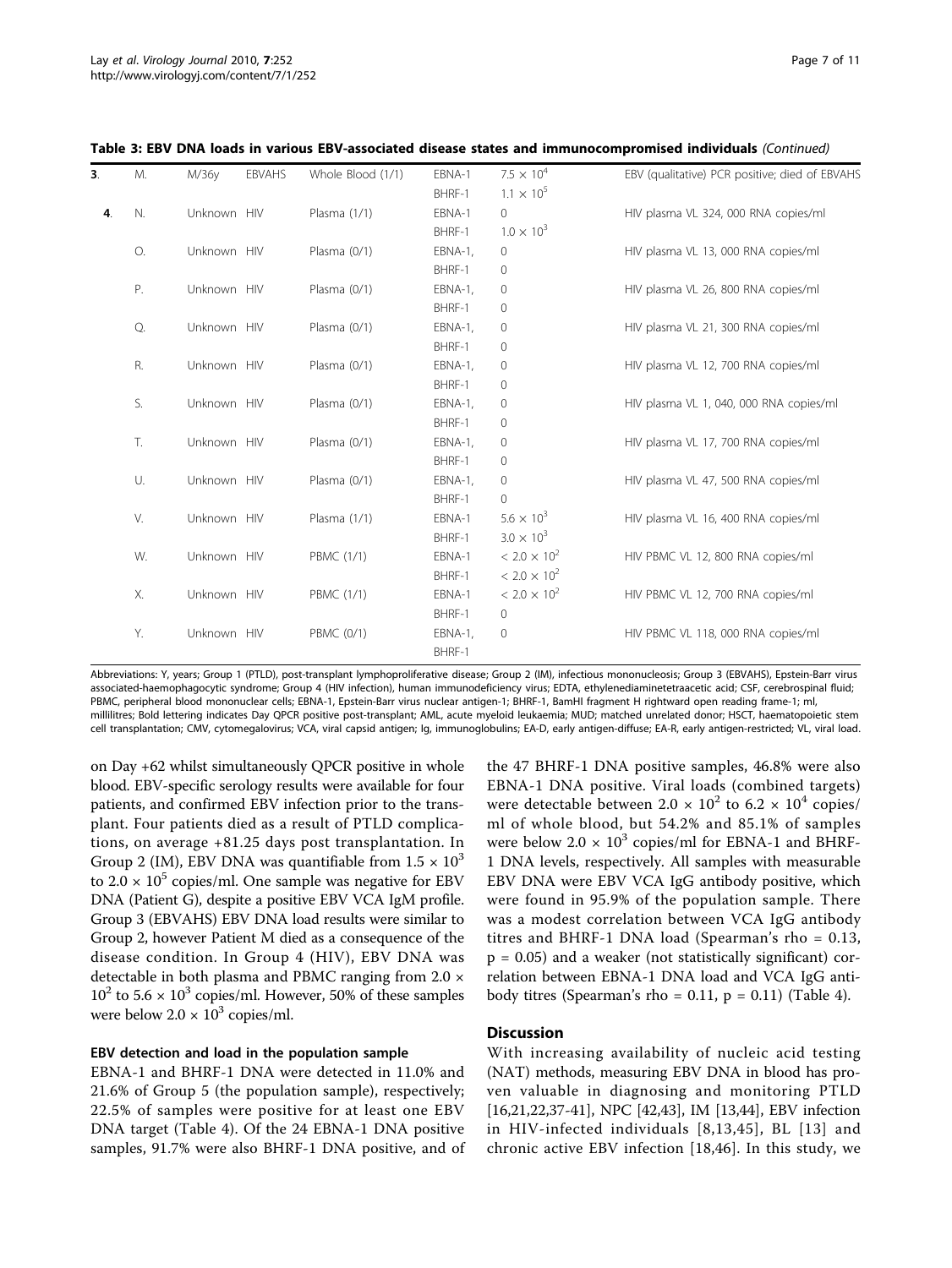| <b>Target</b>                                                                                          | <b>Positive</b><br>n(%) | Detectable Range                    | Spearman correlation (p)  |                           |                                                |                   |
|--------------------------------------------------------------------------------------------------------|-------------------------|-------------------------------------|---------------------------|---------------------------|------------------------------------------------|-------------------|
|                                                                                                        |                         |                                     | <b>EBNA-1 DNA</b><br>load | <b>BHRF-1 DNA</b><br>load | <b>Combined EBV Targets</b><br><b>DNA</b> load | <b>VCA</b><br>lgG |
| EBV EBNA-1 DNA load<br>(copies/ml)                                                                     | 24 (11.0%)              | $2.0 \times 10^2 - 9.1 \times 10^4$ | 1.00                      |                           |                                                |                   |
| FBV BHRF-1 DNA load<br>(copies/ml)                                                                     | 47 (21.6%)              | $2.0 \times 10^2 - 3.3 \times 10^4$ | 0.63<br>p < 0.001         | 1.00                      |                                                |                   |
| Combined EBV targets DNA<br>load<br>(mean of BHRF & EBNA loads)<br>where both<br>positive) (copies/ml) | 49 (22.5%)              | $2.0 \times 10^2 - 6.2 \times 10^4$ | 0.73<br>p < 0.001         | 0.97<br>p < 0.001         | 1.00                                           |                   |
| Viral capsid antigen IgG<br>(titres)                                                                   | 209 (95.9%)             | $1:10 - 1:5120$                     | 0.11<br>$p = 0.11$        | 0.13<br>$p = 0.05$        | 0.14<br>$p = 0.04$                             | 1.00              |

<span id="page-7-0"></span>Table 4 EBV DNA load and antibody titre detection rates in the population samples (Group 5,  $n = 218$ )

Abbreviations: EBV, Epstein-barr virus; EBNA-1, Epstein-barr virus nuclear antigen-1; BHRF-1, BamHI fragment H rightward open reading frame-1; VCA, viral capsid antigen; IgG, immunoglobulin G; Pos, positive.

successfully developed two in-house QPCR methods incorporating a novel single quantification standard containing two EBV DNA targets for measuring viral load on the Rotor-Gene 6000™. Substituting SYBR Green I dye as a fluorescent marker for product accumulation over fluorogenic probes, this method proved useful for quantifying EBV DNA concentrations in clinical samples from individuals with a variety of EBV-associated disorders or immune dysfunctions and in a healthy population sample.

Previous studies in PTLD have found that EBV DNA loads increased with disease progression and decreased with remission of lymphoproliferation [[47,48](#page-10-0)]. This pattern was observed in Group 1, where EBV DNA loads appeared to be correlated with disease status. We found similar EBV DNA loads to those previously reported, with most studies showing EBV DNA concentrations ranging from  $5.0 \times 10^2$  to  $2.0 \times 10^7$  copies/ml in whole blood, plasma and serum [\[37](#page-10-0),[49,50\]](#page-10-0). EBV DNA was also detected in CSF at concentrations comparable to plasma, however detectable CSF EBV DNA has been previously reported only in association with acquired immunodeficiency syndrome (AIDS)-related brain lymphoma [[51\]](#page-10-0). The significance of EBV DNA in CSF of PTLD remains to be elucidated.

EBV DNA loads in IM patients were also similar to those reported in the literature [[13,22,26,](#page-9-0)[44,52\]](#page-10-0), although some authors described loads as high as  $10^6$  and  $10^7$ copies/ml [[12](#page-9-0)[,46](#page-10-0),[53\]](#page-10-0). In Group 3, EBV DNA loads were consistent with acute phase EBVAHS [\[46,54](#page-10-0)], and correlated with the deterioration of the patient's disease condition. Elazary et al also found that a viral load ranging from  $10^4$ - $10^5$  copies/ml was associated with poor patient outcome [\[54](#page-10-0)]. One study found much higher EBV DNA loads (up to  $10^7$  copies/ml) [[55\]](#page-10-0), but this may have been due to differences in sample type and detection methods. In Group 4, EBV DNA was detected in 33% of samples

(22% of plasma, 67% of PBMC), compared to 34% to 76% positivity reported in other studies [[8,26](#page-9-0)]. Notably however, these studies used whole blood for quantifying EBV DNA load, which could have increased the probability of viral DNA detection. As none of the Group 4 patients were known to have EBV-related disease, low positivity ratios and viral loads were expected.

Similar to our findings, the literature describes EBV DNA detectable from  $10^2$  to  $10^4$  copies/ml and positivity ratios up to 29% in whole blood of healthy individuals [[11](#page-9-0)-[13,26,](#page-9-0)[38,56](#page-10-0)-[59\]](#page-10-0). However, DNA loads as high as  $5.5 \times 10^5$  copies/ml of whole blood and a positivity ratio of 72% have been reported [[58\]](#page-10-0). Differences in the results may be attributable to more sensitive methods associated with nested PCR and dual-labelled probes [[58\]](#page-10-0). Interestingly, another study showed 100% EBV DNA positivity in whole blood, although DNA loads were all below the detection limit of the assay  $(2.0 \times 10^3 \text{ copies/ml})$  [\[38](#page-10-0)].

In the population sample the EBV VCA IgG antibody detection rate was consistent with levels of EBV sero-positivity in Western societies [\[2\]](#page-9-0). One study previously showed a correlation between EBV VCA IgG antibody titres and EBV viral load (detectable versus non-detectable) [[60](#page-10-0)]. We similarly found a modest correlation with quantitative BHRF-1 DNA loads, and a weaker (not statistically significant) correlation with EBNA-1 DNA load (see Table 4).

We noted some discrepancies in our measures of EBV positivity. In one PTLD patient (Patient D), plasma was qualitative EBV PCR negative whilst simultaneously reporting an EBV DNA load of  $1.3 \times 10^8$  copies/ml in whole blood. However, a growing number of studies have shown that cell-associated EBV is detectable before plasma EBV DNA and can persist without accompanying plasma DNA loads [[21](#page-9-0),[48\]](#page-10-0). In Group 2, Patient G, despite being EBV VCA IgM antibody positive, was EBV QPCR negative. As EBV DNA loads can change rapidly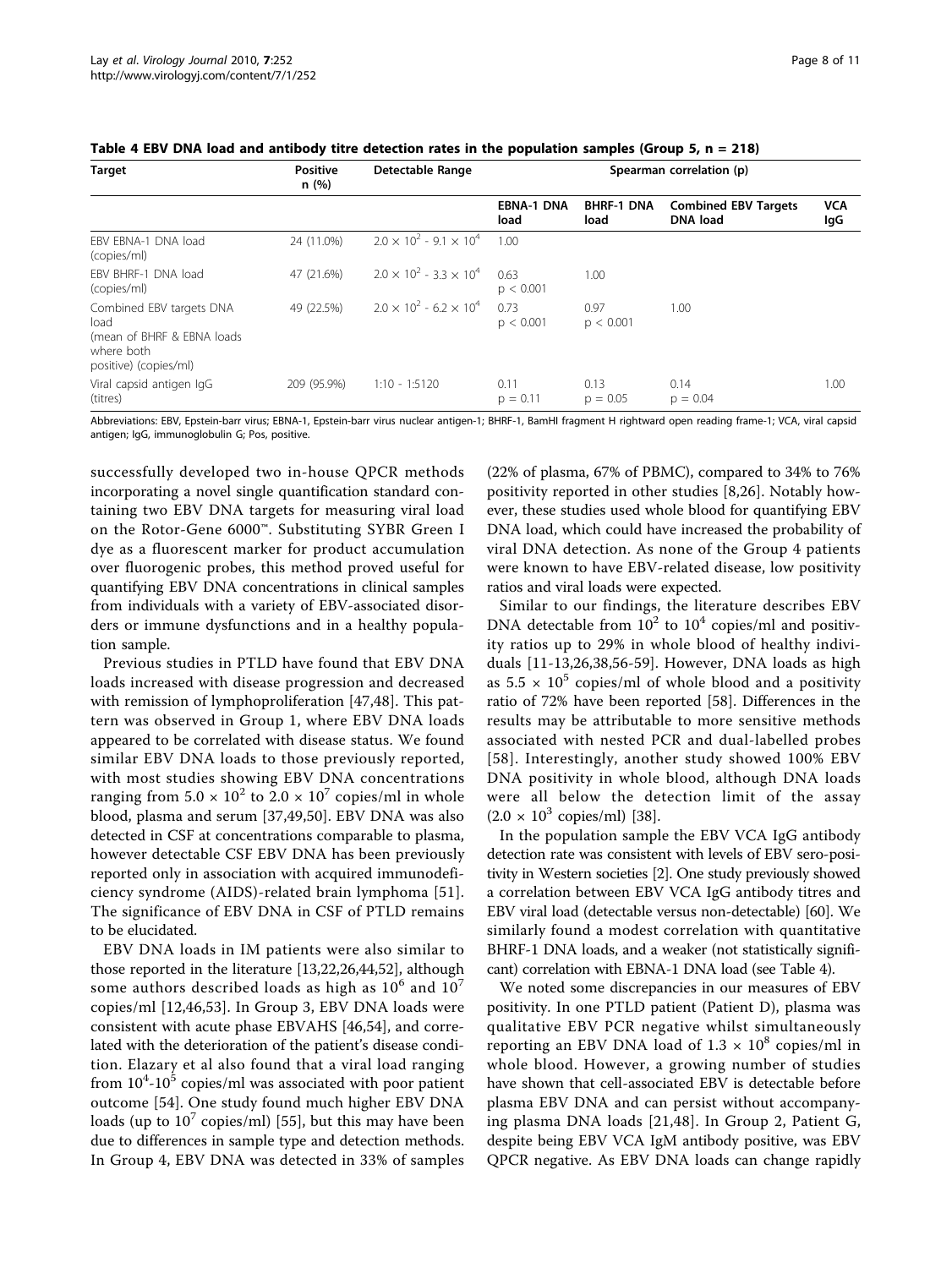from being undetectable to being very high in a short period of time [\[38\]](#page-10-0), it is possible that sampling occurred late in the convalescent phase where low EBV DNA positivity ratios of 44% have been previously reported [[46](#page-10-0)]. Other factors contributing to DNA load variation include differences in sample type, method of extraction or NAT, and target chosen for PCR amplification.

As specimen type is known to influence DNA loads and impact on assay performance [\[36](#page-10-0)], unfractionated EDTA whole blood was used for DNA quantification where possible. The dynamic changes of EBV DNA are better reflected in circulating whole blood [[38](#page-10-0)], which also contains all the compartments that may harbour virus [[13,21,](#page-9-0)[61\]](#page-10-0). However, despite reports of greater test sensitivity with whole blood [[12](#page-9-0),[36](#page-10-0)], EBV DNA load has also been quantified in PBMC [[14](#page-9-0),[16](#page-9-0)[,62-64\]](#page-10-0). Although infection is typically associated with cell compartments [[8,12,13](#page-9-0)], EBV DNA is also found in cell-free blood partitions such as plasma or serum, usually in fragmented, cellderived form [[12](#page-9-0)]. In this study, 2 of 9 plasma samples from HIV-infected patients had detectable EBV DNA, compared to 2 out of 3 PBMC samples. As we did not have simultaneous plasma and PBMC samples from the same individuals, we were unable to assess the differences in viral load between these compartments. Further studies comparing suitability of different sample types in various EBV-related diseases and immune disorders are required.

The method of DNA purification is known to affect viral load measurements. One study showed yield from manually extracted DNA was 57% higher than that of robotic systems [\[65\]](#page-10-0). Therefore, to improve DNA recovery and maximise PCR sensitivity, samples here were purified using a commercial silica-based column method [[61,66\]](#page-10-0). For optimal quantitation results, an earlier study showed that DNA should be subjected to PCR within one to two weeks post-extraction [[67\]](#page-10-0). Here, delay between extraction and testing could have contributed to low DNA loads and positivity ratios in clinical samples. Furthermore, DNA from blood samples that had undergone more than four freeze-thaw cycles were found to be partially degraded [\[68\]](#page-10-0). Since the clinical samples used here were tested retrospectively, monitoring these conditions were not possible.

EBV DNA loads also vary according to type and size of gene target [[69](#page-10-0)]. Ryan et al, found assay sensitivity was dependent on the specific gene segment and that different targets had varying lower limits of detection [[15](#page-9-0)]. For EBV, BamHI-W is reportedly 10 times more sensitive than other targets for PCR, allowing for detection of viral DNA at trace amounts [[8,13,15](#page-9-0)]. However, precise quantification of viral genomes is complicated by the number of reiterated BamHI-W sequences among EBV strains, which typically ranges between 7 and 11

repeats per genome [[15](#page-9-0)]. To avoid overestimation in this study, we chose to use the next most sensitive EBV gene; EBNA-1 [[15\]](#page-9-0), and an abundantly expressed gene, BHRF-1, for QPCR.

Despite targeting highly conserved EBV regions, selective drop out of amplifiable EBV DNA at the EBNA-1 and BHRF-1 loci was observed in Group 4 (Patients N and X), and in 25 of 218 (11.5%) whole bloods from the population sample. Instead of amplifying both EBV DNA genes, only one target was detected, 93% of which had viral loads less than  $2.0 \times 10^3$  copies/ml. As betaglobin was detected in all samples, PCR inhibitors and/ or defective nucleic acid purification methods were excluded [\[70](#page-10-0)]. Alternatively, selective drop out may have been due to low viral load and/or sampling error [[71](#page-10-0)]. Since load determination is reliant on the amount of EBV genomes pipetted into a reaction and assumes viral homogeneity, QPCR results, particularly at low viral load levels are prone to random sampling error. This phenomenon is well documented in DNA quantification and results in less reliable viral load measurements [[70,71\]](#page-10-0). Therefore, samples reporting low levels of target nucleic acid may not be reproducible in repeated assays from the same or different specimens [[72](#page-10-0)].

Currently, there are no standardised methods for measuring EBV DNA, complicating inter-laboratory comparisons in multicentre studies of EBV-related diseases. Standardisation is difficult as PCR assay conditions vary between laboratories, leading to variations in the accuracy and reproducibility of viral load quantification [\[21](#page-9-0)]. Although there appears to be a strong concordance between laboratories for qualitative EBV DNA estimates, there continues to be marked inconsistency in quantitative results [[73](#page-10-0)]. It has been suggested that the use of unfractionated whole blood [\[26](#page-9-0)] or an international calibration standard could be the first step towards standardisation [\[73\]](#page-10-0). However, instrumentation, chemistries, gene targets and other test-related aspects remain diverse. One solution for enabling inter-laboratory comparisons is the distribution of proficiency panels such as QCMD. Such programs have already been used for assessing methods for the detection and quantification of EBV and other viruses [\[27](#page-9-0)[,74,75\]](#page-10-0).

## Conclusion

This is the first reported study that uses the SYBR Green I dye on the Rotor-gene 6000™ with a novel quantification standard containing two EBV targets for measuring EBV DNA load. The assays proved successful in the quantification of EBV genomes in clinical cases and should be considered as a cost effective and sensitive PCR alternative to probe-based assays. This approach can be modified to detect and quantify other latent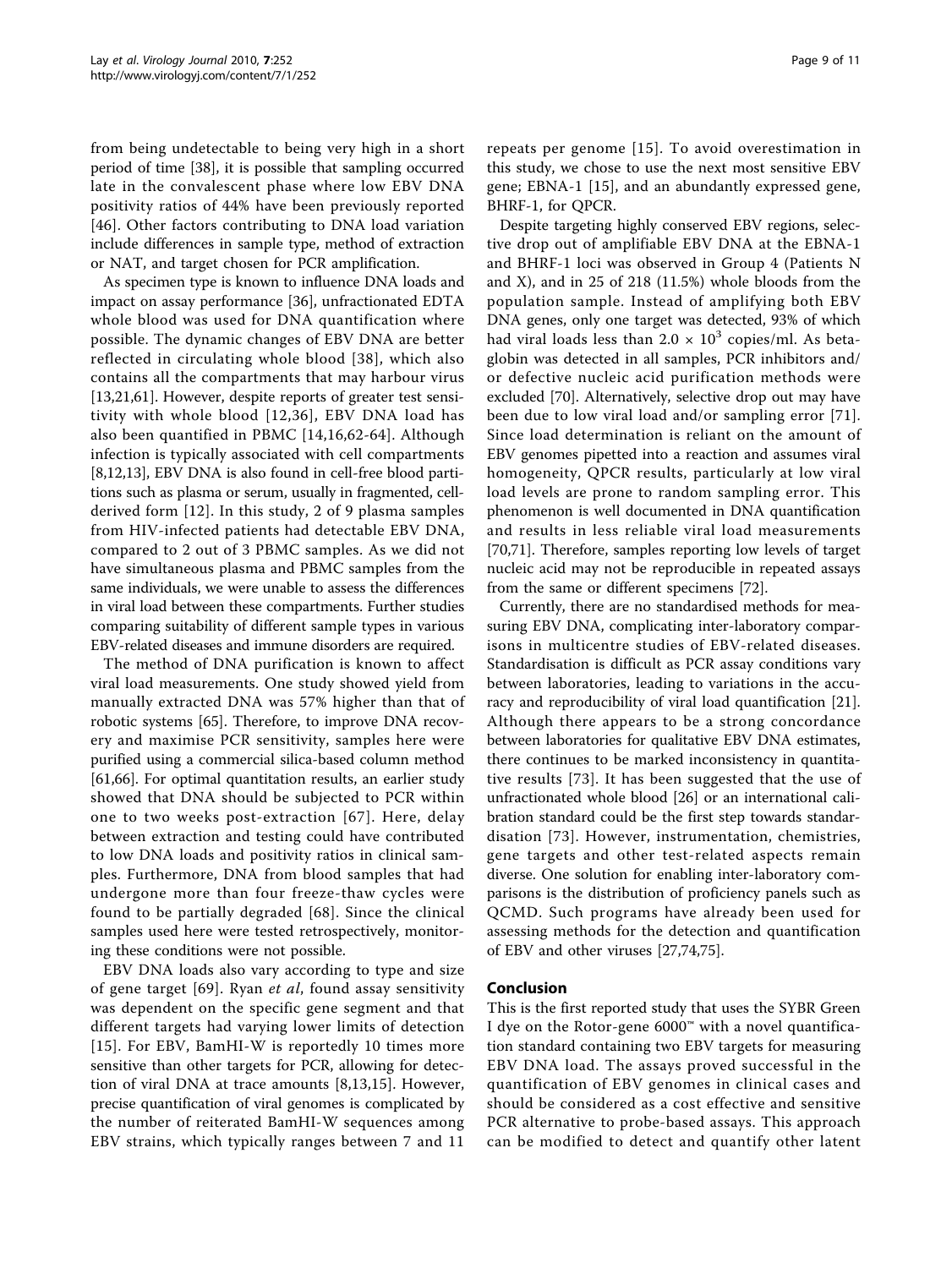<span id="page-9-0"></span>herpesviruses such as HHV6, CMV, and VZV. This procedure is suitable for robotics and automation, and would be a useful addition in larger laboratories.

#### Acknowledgements

The Ausimmune Investigator Group includes C Chapman, A Coulthard, K Dear, T Dwyer, T Kilpatrick, R Lucas, T McMichael, MP Pender, A-L Ponsonby, B Taylor, P Valery, I van der Mei and D Williams. The Ausimmune Study is funded by the National Multiple Sclerosis Society of the USA, the National Health & Medical Research Council (Project Grant 316901) and Multiple Sclerosis Research Australia. We also acknowledge the work of the Ausimmune Study research nurses who undertook sample collection: S Agland, B Alexander, M Davis, Z Dunlop, A Wright, R Scott, J Selvidge, M Steele, K Turner, B Wood and the study project officers, H Rodgers and C Jozwick. Clinical samples were kindly provided by N Gilroy, D Gottlieb, P Ferguson, F Kwok and I Kay. We would also like to thank B Wang of the Westmead Millennium Institute for assisting with the cloning work, B O'Toole for statistical analyses, D Patel for assistance with the serology and C Toi for laboratory guidance and review of the manuscript.

#### Author details

<sup>1</sup>Virology Department, Centre For Infectious Diseases & Microbiology Laboratory Services, Institute of Clinical Pathology & Medical Research, Institute Road, Westmead Hospital, Westmead 2145, New South Wales, Australia. <sup>2</sup>National Centre for Epidemiology and Population Health, The Australian National University, Canberra, ACT, 0200 Australia. <sup>3</sup>Murdoch Childrens Research Institute, 9th Floor AP Building, The Royal Children's Hospital, Flemington Road, Parkville, Victoria 3052, Australia.

#### Authors' contributions

MLL developed the assays, carried out all of the DNA work, assisted in the data analysis and result interpretation, and writing of the manuscript. On behalf of the Ausimmune Investigator group, RML supplied the whole blood and serum from the population sample, and was involved in the data analysis. VMR aided in primer design and JT performed the serology testing. MLL, DED, VMR, RML and ALP were involved in the design and conception of the study. All authors have read, reviewed and approved the final manuscript.

#### Competing interests

The authors declare that they have no competing interests.

#### Received: 26 May 2010 Accepted: 22 September 2010 Published: 22 September 2010

#### References

- 1. Steven NM: [Epstein-Barr virus latent infection in vivo.](http://www.ncbi.nlm.nih.gov/pubmed/10398475?dopt=Abstract) Rev Med Virol 1997, 7(2):97-106.
- Hess RD: [Routine Epstein-Barr virus diagnostics from the laboratory](http://www.ncbi.nlm.nih.gov/pubmed/15297472?dopt=Abstract) [perspective: still challenging after 35 years.](http://www.ncbi.nlm.nih.gov/pubmed/15297472?dopt=Abstract) J Clin Microbiol 2004, 42(8):3381-7.
- 3. Tsai DE, et al: [EBV PCR in the diagnosis and monitoring of posttransplant](http://www.ncbi.nlm.nih.gov/pubmed/18312608?dopt=Abstract) [lymphoproliferative disorder: results of a two-arm prospective trial.](http://www.ncbi.nlm.nih.gov/pubmed/18312608?dopt=Abstract) Am J Transplant 2008, 8(5):1016-24.
- 4. Loginov R, et al: [Monitoring of EBV-DNAemia by quantitative real-time](http://www.ncbi.nlm.nih.gov/pubmed/16931140?dopt=Abstract) [PCR after adult liver transplantation.](http://www.ncbi.nlm.nih.gov/pubmed/16931140?dopt=Abstract) J Clin Virol 2006, 37(2):104-108.
- 5. Timbury MC, Edmond E: [Herpesviruses.](http://www.ncbi.nlm.nih.gov/pubmed/229129?dopt=Abstract) J Clin Pathol 1979, 32(9):859-81.
- Cohen Jl: [Epstein-Barr virus infection.](http://www.ncbi.nlm.nih.gov/pubmed/10944566?dopt=Abstract) N Engl J Med 2000, 343(7):481-92.
- 7. Kimura H, et al: [Viral load in Epstein-Barr virus-associated](http://www.ncbi.nlm.nih.gov/pubmed/12363023?dopt=Abstract) [hemophagocytic syndrome.](http://www.ncbi.nlm.nih.gov/pubmed/12363023?dopt=Abstract) Microbiol Immunol 2002, 46(8):579-82.
- 8. Stevens SJ, et al: [High Epstein-Barr virus \(EBV\) DNA loads in HIV-infected](http://www.ncbi.nlm.nih.gov/pubmed/11953465?dopt=Abstract) [patients: correlation with antiretroviral therapy and quantitative EBV](http://www.ncbi.nlm.nih.gov/pubmed/11953465?dopt=Abstract) [serology.](http://www.ncbi.nlm.nih.gov/pubmed/11953465?dopt=Abstract) AIDS 2002, 16(7):993-1001.
- 9. Espy MJ, et al: [Comparison of three methods for extraction of viral](http://www.ncbi.nlm.nih.gov/pubmed/7699063?dopt=Abstract) [nucleic acids from blood cultures.](http://www.ncbi.nlm.nih.gov/pubmed/7699063?dopt=Abstract) J Clin Microbiol 1995, 33(1):41-4.
- 10. Leung E, et al: [Dynamic EBV gene loads in renal, hepatic, and](http://www.ncbi.nlm.nih.gov/pubmed/15762933?dopt=Abstract) [cardiothoracic transplant recipients as determined by real-time PCR light](http://www.ncbi.nlm.nih.gov/pubmed/15762933?dopt=Abstract) [cycler.](http://www.ncbi.nlm.nih.gov/pubmed/15762933?dopt=Abstract) Transpl Infect Dis 2004, 6(4):156-64.
- 11. Bai X, et al: [Quantitative polymerase chain reaction for human](http://www.ncbi.nlm.nih.gov/pubmed/9342002?dopt=Abstract) [herpesvirus diagnosis and measurement of Epstein-Barr virus burden in](http://www.ncbi.nlm.nih.gov/pubmed/9342002?dopt=Abstract) [posttransplant lymphoproliferative disorder.](http://www.ncbi.nlm.nih.gov/pubmed/9342002?dopt=Abstract) Clin Chem 1997, 43(10):1843-9.
- 12. Kozic S, et al: [Evaluation of a commercial real-time PCR assay for](http://www.ncbi.nlm.nih.gov/pubmed/16650904?dopt=Abstract) [quantitation of Epstein-Barr virus DNA in different groups of patients.](http://www.ncbi.nlm.nih.gov/pubmed/16650904?dopt=Abstract) J Virol Methods 2006, 135(2):263-8, Epub 2006 May 2.
- 13. Stevens SJ, Pronk I, Middeldorp JM: [Toward standardization of Epstein-](http://www.ncbi.nlm.nih.gov/pubmed/11283029?dopt=Abstract)[Barr virus DNA load monitoring: unfractionated whole blood as](http://www.ncbi.nlm.nih.gov/pubmed/11283029?dopt=Abstract) [preferred clinical specimen.](http://www.ncbi.nlm.nih.gov/pubmed/11283029?dopt=Abstract) J Clin Microbiol 2001, 39(4):1211-6.
- 14. Leung E, et al: [Use of real-time PCR to measure Epstein-Barr virus](http://www.ncbi.nlm.nih.gov/pubmed/12379330?dopt=Abstract) [genomes in whole blood.](http://www.ncbi.nlm.nih.gov/pubmed/12379330?dopt=Abstract) J Immunol Methods 2002, 270(2):259-67.
- 15. Ryan JL, et al: [Epstein-Barr virus quantitation by real-time PCR targeting](http://www.ncbi.nlm.nih.gov/pubmed/15507678?dopt=Abstract) [multiple gene segments: a novel approach to screen for the virus in](http://www.ncbi.nlm.nih.gov/pubmed/15507678?dopt=Abstract) [paraffin-embedded tissue and plasma.](http://www.ncbi.nlm.nih.gov/pubmed/15507678?dopt=Abstract) J Mol Diagn 2004, 6(4):378-85.
- 16. Rowe DT, et al: [Use of quantitative competitive PCR to measure Epstein-](http://www.ncbi.nlm.nih.gov/pubmed/9163497?dopt=Abstract)[Barr virus genome load in the peripheral blood of pediatric transplant](http://www.ncbi.nlm.nih.gov/pubmed/9163497?dopt=Abstract) [patients with lymphoproliferative disorders.](http://www.ncbi.nlm.nih.gov/pubmed/9163497?dopt=Abstract) J Clin Microbiol 1997, 35(6):1612-5.
- 17. Fan H, Gulley ML: [Epstein-Barr viral load measurement as a marker of](http://www.ncbi.nlm.nih.gov/pubmed/11774193?dopt=Abstract) [EBV-related disease.](http://www.ncbi.nlm.nih.gov/pubmed/11774193?dopt=Abstract) Mol Diagn 2001, 6(4):279-89.
- 18. Kimura H, et al: [Quantitative analysis of Epstein-Barr virus load by using a](http://www.ncbi.nlm.nih.gov/pubmed/9854077?dopt=Abstract) [real-time PCR assay.](http://www.ncbi.nlm.nih.gov/pubmed/9854077?dopt=Abstract) J Clin Microbiol 1999, 37(1):132-6.
- 19. Lo YM, et al: [Quantitative and temporal correlation between circulating](http://www.ncbi.nlm.nih.gov/pubmed/10554016?dopt=Abstract) [cell-free Epstein-Barr virus DNA and tumor recurrence in](http://www.ncbi.nlm.nih.gov/pubmed/10554016?dopt=Abstract) [nasopharyngeal carcinoma.](http://www.ncbi.nlm.nih.gov/pubmed/10554016?dopt=Abstract) Cancer Res 1999, 59(21):5452-5.
- 20. Lo YM, et al: [Quantitative analysis of cell-free Epstein-Barr virus DNA in](http://www.ncbi.nlm.nih.gov/pubmed/10096545?dopt=Abstract) [plasma of patients with nasopharyngeal carcinoma.](http://www.ncbi.nlm.nih.gov/pubmed/10096545?dopt=Abstract) Cancer Res 1999, 59(6):1188-91.
- 21. Stevens SJ, et al: [Role of Epstein-Barr virus DNA load monitoring in](http://www.ncbi.nlm.nih.gov/pubmed/12153173?dopt=Abstract) [prevention and early detection of post-transplant lymphoproliferative](http://www.ncbi.nlm.nih.gov/pubmed/12153173?dopt=Abstract) [disease.](http://www.ncbi.nlm.nih.gov/pubmed/12153173?dopt=Abstract) Leuk Lymphoma 2002, 43(4):831-40.
- 22. Niesters HGM, et al: [Development of a real-time quantitative assay for](http://www.ncbi.nlm.nih.gov/pubmed/10655372?dopt=Abstract) [detection of Epstein-Barr virus.](http://www.ncbi.nlm.nih.gov/pubmed/10655372?dopt=Abstract) J Clin Microbiol 2000, 38(2):712-5.
- 23. Xu S, et al: [A comparison of quantitative-competitive and realtime PCR](http://www.ncbi.nlm.nih.gov/pubmed/16879878?dopt=Abstract) [assays using an identical target sequence to detect Epstein-Barr virus](http://www.ncbi.nlm.nih.gov/pubmed/16879878?dopt=Abstract) [viral load in the peripheral blood.](http://www.ncbi.nlm.nih.gov/pubmed/16879878?dopt=Abstract) J Virol Methods 2006, 137(2):205-12.
- 24. Brengel-Pesce K, et al: [Routine use of real-time quantitative PCR for](http://www.ncbi.nlm.nih.gov/pubmed/11793388?dopt=Abstract) [laboratory diagnosis of Epstein-Barr virus infections.](http://www.ncbi.nlm.nih.gov/pubmed/11793388?dopt=Abstract) J Med Virol 2002, 66(3):360-9.
- 25. Mackay IM, Arden KE, Nitsche A: [Real-time PCR in virology.](http://www.ncbi.nlm.nih.gov/pubmed/11884626?dopt=Abstract) Nucleic Acids Res 2002, 30(6):1292-305.
- 26. Fafi-Kremer S, et al: [Evaluation of the Epstein-Barr virus R-gene](http://www.ncbi.nlm.nih.gov/pubmed/18165270?dopt=Abstract) [quantification kit in whole blood with different extraction methods and](http://www.ncbi.nlm.nih.gov/pubmed/18165270?dopt=Abstract) [PCR platforms.](http://www.ncbi.nlm.nih.gov/pubmed/18165270?dopt=Abstract) J Mol Diagn 2008, 10(1):78-84.
- 27. Ruiz G, et al: [Comparison of commercial real-time PCR assays for](http://www.ncbi.nlm.nih.gov/pubmed/15872221?dopt=Abstract) [quantification of Epstein-Barr virus DNA.](http://www.ncbi.nlm.nih.gov/pubmed/15872221?dopt=Abstract) J Clin Microbiol 2005, 43(5):2053-7.
- 28. Papin JF, Vahrson W, Dittmer DP: [SYBR green-based real-time quantitative](http://www.ncbi.nlm.nih.gov/pubmed/15070997?dopt=Abstract) [PCR assay for detection of West Nile Virus circumvents false-negative](http://www.ncbi.nlm.nih.gov/pubmed/15070997?dopt=Abstract) [results due to strain variability.](http://www.ncbi.nlm.nih.gov/pubmed/15070997?dopt=Abstract) J Clin Microbiol 2004, 42(4):1511-8.
- 29. Karlsen F, Steen HB, Nesland JM: [SYBR green I DNA staining increases the](http://www.ncbi.nlm.nih.gov/pubmed/8576305?dopt=Abstract) [detection sensitivity of viruses by polymerase chain reaction.](http://www.ncbi.nlm.nih.gov/pubmed/8576305?dopt=Abstract) J Virol Methods 1995, 55(1):153-6.
- 30. Hilscher C, Vahrson W, Dittmer DP: [Faster quantitative real-time PCR](http://www.ncbi.nlm.nih.gov/pubmed/16314296?dopt=Abstract) [protocols may lose sensitivity and show increased variability.](http://www.ncbi.nlm.nih.gov/pubmed/16314296?dopt=Abstract) Nucleic Acids Res 2005, 33(21):e182.
- 31. Lucas RM, et al: [Associations between silicone skin cast score, cumulative](http://www.ncbi.nlm.nih.gov/pubmed/19843682?dopt=Abstract) [sun exposure, and other factors in the ausimmune study: a multicenter](http://www.ncbi.nlm.nih.gov/pubmed/19843682?dopt=Abstract) [Australian study.](http://www.ncbi.nlm.nih.gov/pubmed/19843682?dopt=Abstract) Cancer Epidemiol Biomarkers Prev 2009, 18(11):2887-94.
- 32. Humme S, et al: [The EBV nuclear antigen 1 \(EBNA1\) enhances B cell](http://www.ncbi.nlm.nih.gov/pubmed/12947043?dopt=Abstract) [immortalization several thousandfold.](http://www.ncbi.nlm.nih.gov/pubmed/12947043?dopt=Abstract) Proc Natl Acad Sci USA 2003, 100(19):10989-94.
- 33. Lee MA, Diamond ME, Yates JL: [Genetic evidence that EBNA-1 is needed](http://www.ncbi.nlm.nih.gov/pubmed/10074147?dopt=Abstract) [for efficient, stable latent infection by Epstein-Barr virus.](http://www.ncbi.nlm.nih.gov/pubmed/10074147?dopt=Abstract) J Virol 1999, 73(4):2974-82.
- 34. Henderson S, et al: [Epstein-Barr virus-coded BHRF1 protein, a viral](http://www.ncbi.nlm.nih.gov/pubmed/8397406?dopt=Abstract) [homologue of Bcl-2, protects human B cells from programmed cell](http://www.ncbi.nlm.nih.gov/pubmed/8397406?dopt=Abstract) [death.](http://www.ncbi.nlm.nih.gov/pubmed/8397406?dopt=Abstract) Proc Natl Acad Sci USA 1993, 90(18):8479-83.